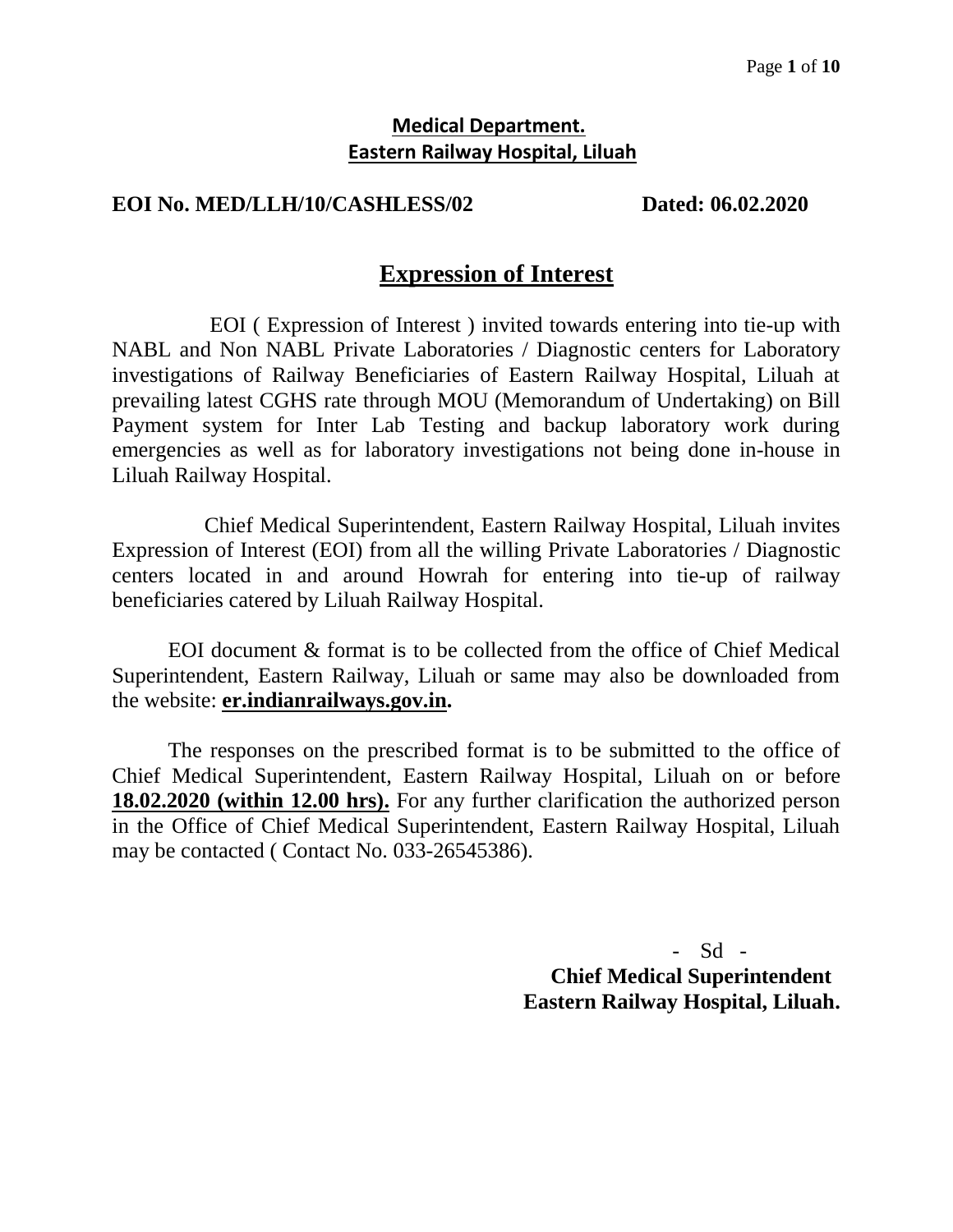# **Medical Department. Eastern Railway Hospital, Liluah**

# **Terms and Conditions and Instructions for doing Investigations :**

- 1) Firms/ Diagnostics centers should have NABL Accreditation OR Non NABL with good reputation and reliable, have proper and updated License, consent to operate and authorization from the Competent Authority Self attested photocopy of related documents shall have to be submitted along with the quotations.
- 2) Credential establishment more than five years well equipped (equipments should be of reputed make and not to be more than 5 years) with a good credential. Credentials/ Satisfactory performance if any report shall have to be submitted along with the quotations.
- 3) Service 24 × 7 hours service must be available and reasonable waiting time considering urgency of the case.
- 4) Care of the patient all necessary care should be taken to carry out the investigations. No refusal to the patient.
- 5) Reports should be in proper letter head and duly signed by concerned specialist at the earliest to the concerned Dept./Doctor or to the patient party under clear signature.
- 6) Any incorrect report leading to wrong diagnosis & management or any kind of infection or disease transmitted to the patient or any damage to the patient during the procedure, the responsibility including payment of legal charges or any sort of compensation to the patient shall have to be borne by the authorized Diagnostic centre.
- 7) Rates of Investigations as per with CGHS rates in Kolkata 2014 (attached herewith) as updates from time to time.
- 8) Mode of payment-Bills to be generated for each patients and payment shall be made on Monthly basis through NEFT/Money Instrument as advised by the Administration. PAN card No. should be mentioned in all bills. Taxes as applicable shall be deducted from the bills as per extent rules.
- 9) **Period of contract** will be for One year from the date of commencement of work and the provision of contract is subject to further extension at the CGHS Kolkata rates and terms and at the sole discretion of Railway Administration.
- 10)Memorandum of Understanding to be signed before commencement of work.
- 11)Railway Administration reserves the right to change or modify the period of the contact as per administrative requirement & also to accept or reject any or all the offers without assigning any reason whatsoever.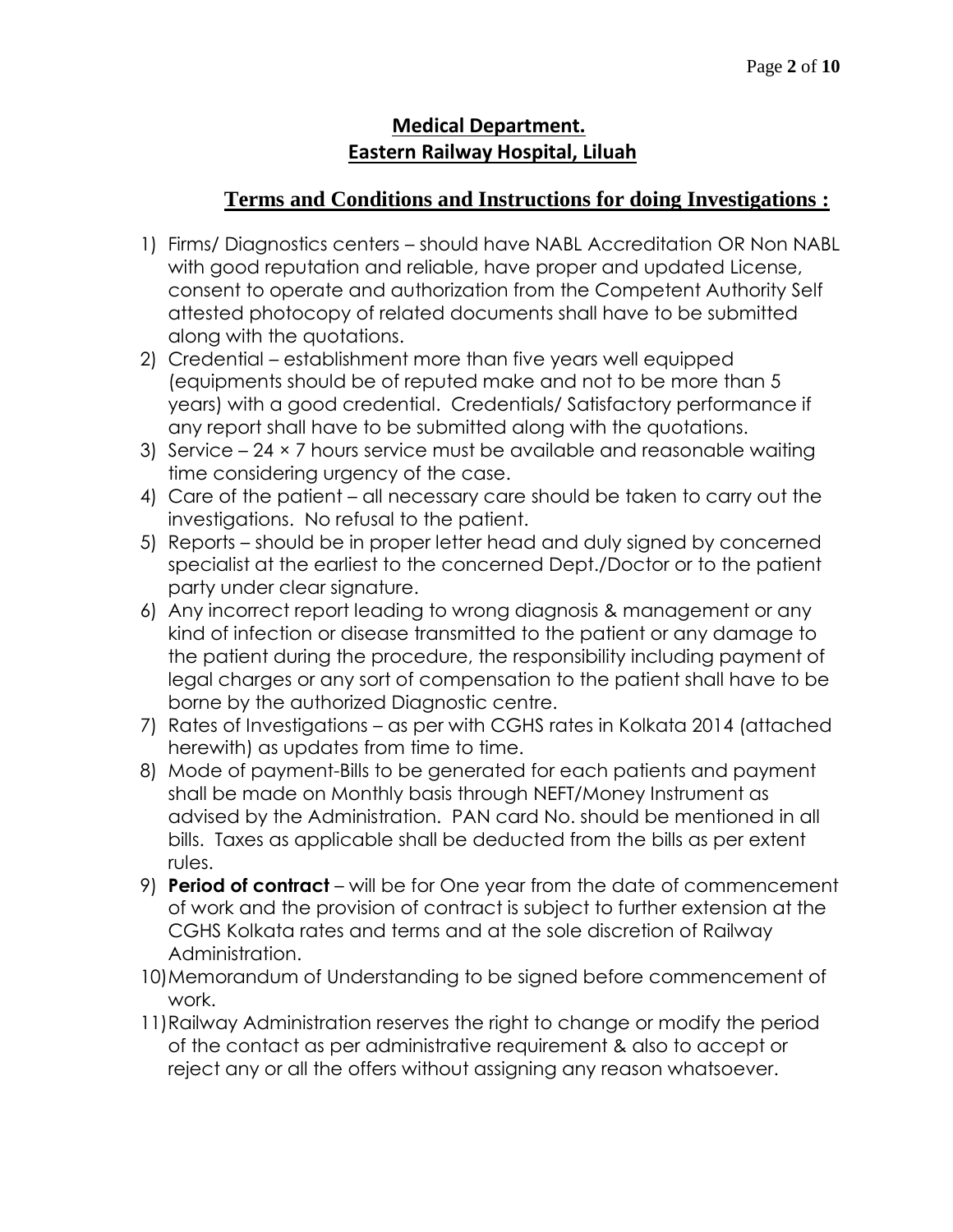- 12)Submission of EOI ( Annexure -A )EOI for doing the investigations (Annexure) duly filled and signed with office seal in a sealed envelope to be submitted to the office of Chief Medical Superintendent, Railway Hospital, Liluah, Eastern Railway P.O Liluah, P.S Belur, Dist. Howrah, Pin 711204 on working days between 11.00 hrs. to 16.00 hrs. (Monday to Friday) and 11.00 hrs. to 13.00 hrs on Saturday (except holidays) **from 14 .02.2020 to 12.00 hrs. of 18.02.2020.**
- 13)Inspection of the Diagnostics centers by medical team of Railway Hospital , Liluah, shall be done prior to finalization and offer of contract.
- 14)Signatures and office seal must be on the pages of terms and conditions and respective annexure.
- 15)Notice: Railway shall be entitled to terminate the contact at any time by giving one month notice in writing. A prior notice of one(01) month in writing has to be given by the offerer for discontinuation of work.

# **Eligibility Criteria** :

- 1. Diagnostic centres should (NABL Accreditation or Non-NABL) with good reputation & reliable.
- 2. Should have all proper Licenses from the competent authority to operate.
- 3. Establishment : Should have at least five years well equipped with a good credential.
- 4. 24 × 7 hours service must be available.
- 5. No refusal to the patients.

| <b>Addl. Chief Medical Superintendent</b>              | <b>Signature/s of the Proprietor/s</b><br>Diagnostic Center |
|--------------------------------------------------------|-------------------------------------------------------------|
| Eastern Railway Hospital, Liluah.<br>Rly .Ph.: - 25105 |                                                             |
| Tel. No: 033-2654-5386                                 |                                                             |
|                                                        |                                                             |
|                                                        |                                                             |
|                                                        | Dist. P.S. P.S. Pin                                         |
|                                                        |                                                             |
|                                                        |                                                             |
|                                                        |                                                             |
|                                                        | Date $\frac{\frac{1}{2}}{\frac{1}{2}}$                      |

 **Office Seal**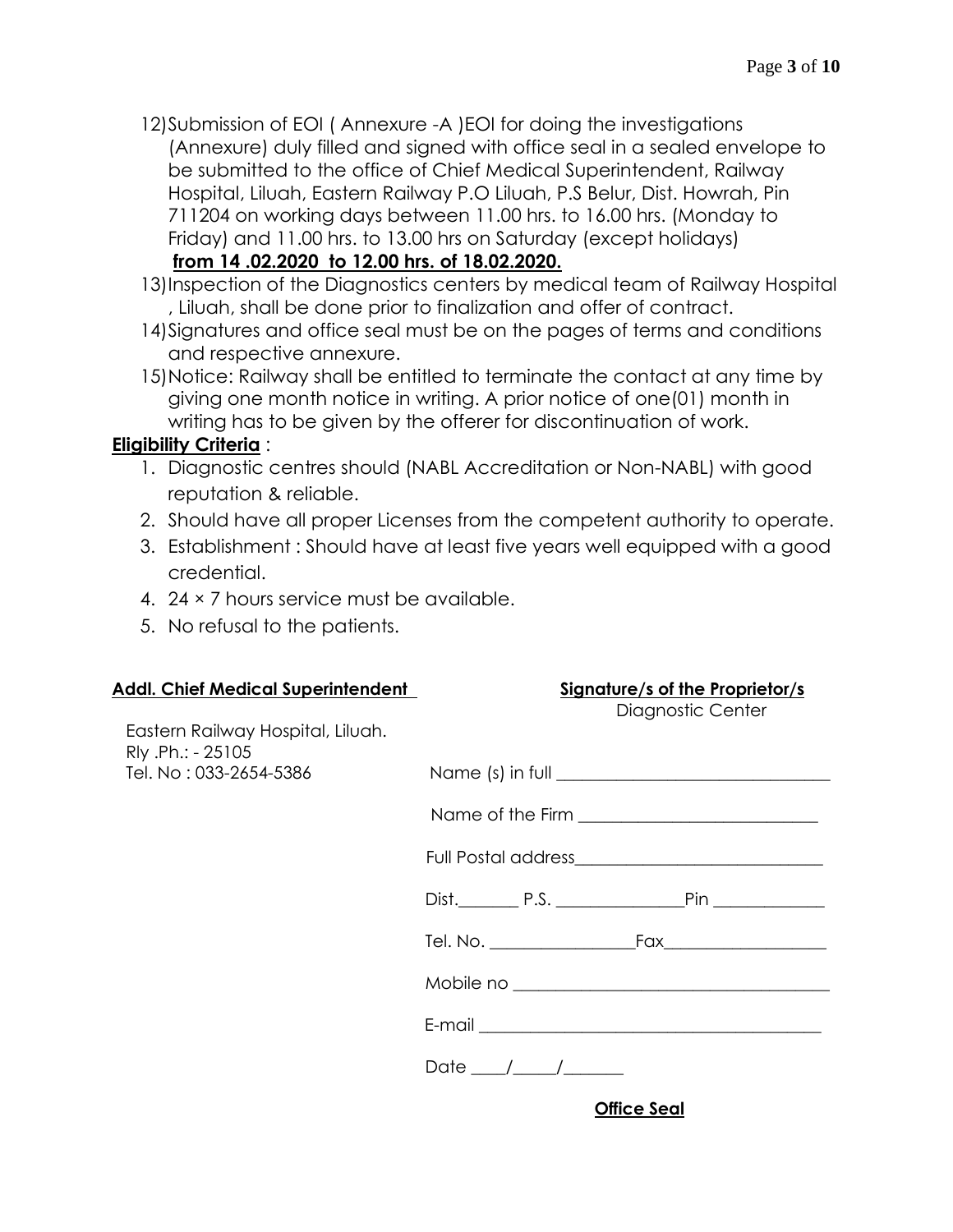# **Chief Medical Superintendent, Eastern Railway, Hospital, Liluah.**

# **EOI No. – H/Cashless/LLH Dated : 06.02.2020**

**Name of work :** Different investigation of Eastern Railway Hospital. **Schedule of work :** As per terms and conditions.

| SI.<br><b>No</b> | <b>CGHS</b><br>SL. No | <b>NAME OF INVESTIGATION</b>                                            | <b>CGHS</b><br><b>RATES</b><br>(Non<br>NABL)<br>(Rs.) | <b>CGHS</b><br><b>RATES</b><br>(NABL)<br>(Rs.) | Rate<br>Ouoted<br>by the<br>firm |
|------------------|-----------------------|-------------------------------------------------------------------------|-------------------------------------------------------|------------------------------------------------|----------------------------------|
| 1                | 9                     | <b>Pericardial Aspiration</b>                                           | 380                                                   | 437                                            |                                  |
| $\overline{2}$   | 10                    | Joints Aspiration                                                       | $\overline{317}$                                      | 365                                            |                                  |
| 3                | 11                    | <b>Biopsy skin</b>                                                      | 230                                                   | 265                                            |                                  |
| 4                | 381                   | Trucut needle biopsy                                                    | 1395                                                  | 1604                                           |                                  |
| 5                | 382                   | Percutaneous Kidney Biopsy                                              | 1470                                                  | 1691                                           |                                  |
| $\overline{6}$   | 384                   | Muscle biopsy                                                           | 1470                                                  | 1691                                           |                                  |
| 7                | 406                   | Gastroscopy                                                             | 1725                                                  | 1984                                           |                                  |
| $\overline{8}$   | 407                   | Gastric & Duodenal Biopsy                                               | 1755                                                  | 2018                                           |                                  |
| $\overline{9}$   | 566                   | Diagnostic Electrophysiological Studies Conventional                    | 4550                                                  | 5233                                           |                                  |
| $\overline{10}$  | 567                   | <b>Ambulatory BP Monitoring</b>                                         | 587                                                   | 675                                            |                                  |
| 11               | 579                   | C.T guided biopsy                                                       | 1139                                                  | 1310                                           |                                  |
| $\overline{12}$  | 586                   | <b>Holter analysis</b>                                                  | 850                                                   | 978                                            |                                  |
| 13               | 591                   | <b>HUTT</b>                                                             | 2200                                                  | 2530                                           |                                  |
| 14               | 592                   | 2 D echocardiography                                                    | 1080                                                  | 1242                                           |                                  |
| 15               | 595                   | 2 D TEE                                                                 | 1403                                                  | 1613                                           |                                  |
| 16               | 597                   | Stress Echo - exercise                                                  | 1500                                                  | 1725                                           |                                  |
| 17               | 598                   | Stress echo - pharmacological                                           | 2500                                                  | 2875                                           |                                  |
| $\overline{18}$  | 599                   | Stress MPI - exercise                                                   | 1955                                                  | 2248                                           |                                  |
| 19               | 600                   | Stress MPI - pharmacological                                            | 2500                                                  | 2875                                           |                                  |
| $\overline{20}$  | 602                   | CT coronary angiography                                                 | 6030                                                  | 6935                                           |                                  |
| $\overline{21}$  | 604                   | <b>Cardiac MRI</b>                                                      | 2444                                                  | 2811                                           |                                  |
| 22               | 606                   | MR angiography                                                          | 5635                                                  | 6480                                           |                                  |
| $\overline{23}$  | 822                   | Arteriovenous Fistula for haemodialysis                                 | 2300                                                  | 2645                                           |                                  |
| $\overline{24}$  | 842                   | Ultrasound guided kidney Biopsy                                         | 850                                                   | 978                                            |                                  |
| $\overline{25}$  | 889                   | Uroflow study                                                           | 450                                                   | 518                                            |                                  |
| $\overline{26}$  | 894                   | Voiding-cysto -urethrogram and retrograde<br>urethrogram(nephrostogram) | 414                                                   | 476                                            |                                  |

### **ANNEXURE – A**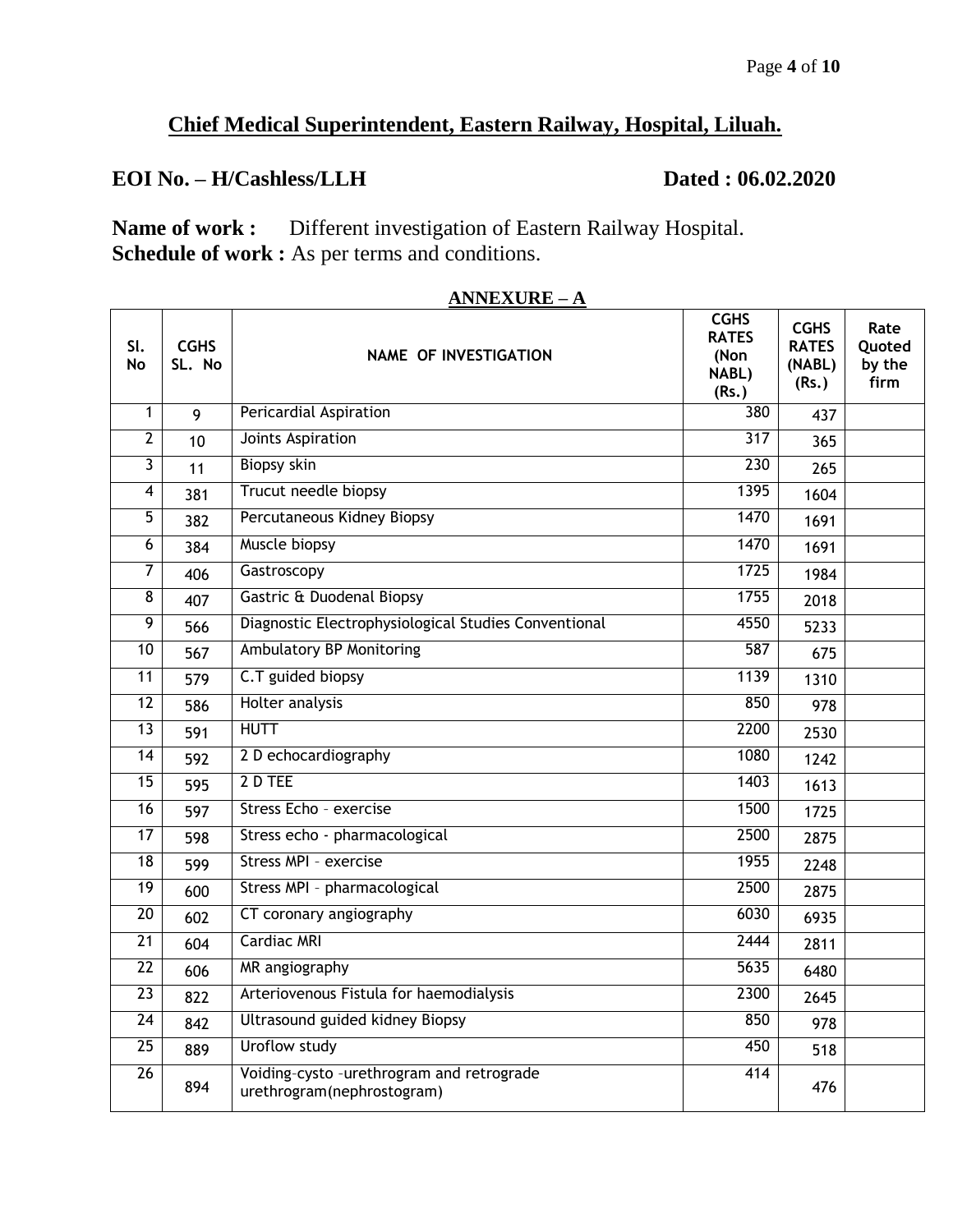| $\overline{27}$ | 939  | Nerve Biopsy                                                                            | 6210             | 7142 |  |
|-----------------|------|-----------------------------------------------------------------------------------------|------------------|------|--|
| $\overline{28}$ | 1281 | Upper G.I. Endoscopy + Lower G.I. Endoscopy                                             | 1725             | 1984 |  |
| $\overline{29}$ | 1297 | Double balloon enteroscopy                                                              | 3500             | 4025 |  |
| $\overline{30}$ | 1316 | <b>Ultrasound guided FNAC</b>                                                           | $\overline{575}$ | 661  |  |
| $\overline{31}$ | 1317 | Ultrasound guided abscess Drainage                                                      | 720              | 828  |  |
| 32              | 1335 | Fecal fat test/fecal chymotrypsin/ fecal elastase                                       | 350              | 403  |  |
| $\overline{33}$ | 1336 | <b>Breath tests</b>                                                                     | 300              | 345  |  |
| $\overline{34}$ | 1338 | Liver biopsy                                                                            | 1380             | 1587 |  |
| 35              | 1341 | <b>OPG X-ray</b>                                                                        | $\overline{176}$ | 202  |  |
| $\overline{36}$ | 1344 | Whole body bone scan with SPECT                                                         | 3079             | 3541 |  |
| $\overline{37}$ | 1357 | Dynamic renography with captopril                                                       | 1960             | 2254 |  |
| 38              | 1360 | Thyroid scan with technetium 99m pertechnetate                                          | 1319             | 1517 |  |
| $\overline{39}$ | 1375 | <b>TMT</b>                                                                              | 440              | 506  |  |
| 40              | 1376 | <b>TEE</b>                                                                              | 440              | 506  |  |
| 41              | 1388 | Serum analysis                                                                          | 35               | 40   |  |
| $\overline{42}$ | 1396 | Reticulocyte count                                                                      | 43               | 49   |  |
| 43              | 1397 | Absolute eosinophil count                                                               | $\overline{43}$  | 49   |  |
| 44              | 1402 | Osmotic fragility test                                                                  | 50               | 58   |  |
| $\overline{45}$ | 1403 | Bone marrow smear examination                                                           | 64               | 74   |  |
| 46              | 1404 | Bone marrow smear examination with iron stain                                           | $\overline{225}$ | 259  |  |
| 47              | 1405 | Bone marrow smear examination & cytochemistry                                           | 396              | 455  |  |
| 48              | 1406 | Activated partial thromboplastin time                                                   | $\overline{92}$  | 106  |  |
| 49              | 1408 | WBC cytochemistry for leukemia - complete panel                                         | 110              | 127  |  |
| 50              | 1409 | Bleeding disorder panel - PT, APTT, Thrombin time<br>fibrinogen, D-Dimer/FDP            | 360              | 414  |  |
| 51              | 1410 | Factor assays-factor VIII                                                               | 648              | 745  |  |
| $\overline{52}$ | 1411 | Factor assays-factor IX                                                                 | 612              | 704  |  |
| $\overline{53}$ | 1412 | Platelet function test                                                                  | 50               | 58   |  |
| $\overline{54}$ | 1413 | Tests for hypercoagulable states- Protein C, Protein S,<br>Antithrombin                 | 400              | 460  |  |
| $\overline{55}$ | 1414 | Tests for lupus anticoagulant                                                           | 150              | 173  |  |
| 56              | 1415 | Teste for antiphospholipid antibody IgG, IgM (for cardiolipin<br>and B2 Glycoprotein 1) | 450              | 518  |  |
| 57              | 1416 | Thalassemia studies (Red Cell indices and HB HPLC)                                      | 560              | 644  |  |
| $\overline{58}$ | 1417 | Testes for sickling/(HB HPLC)                                                           | 69               | 79   |  |
| $\overline{59}$ | 1420 | Coomb's test-direct                                                                     | $\overline{81}$  | 93   |  |
| 60              | 1421 | Coomb's test- Indirect                                                                  | $\overline{90}$  | 104  |  |
| 61              | 1422 | 3 cell panel-antibody screening for pregnant female                                     | 170              | 196  |  |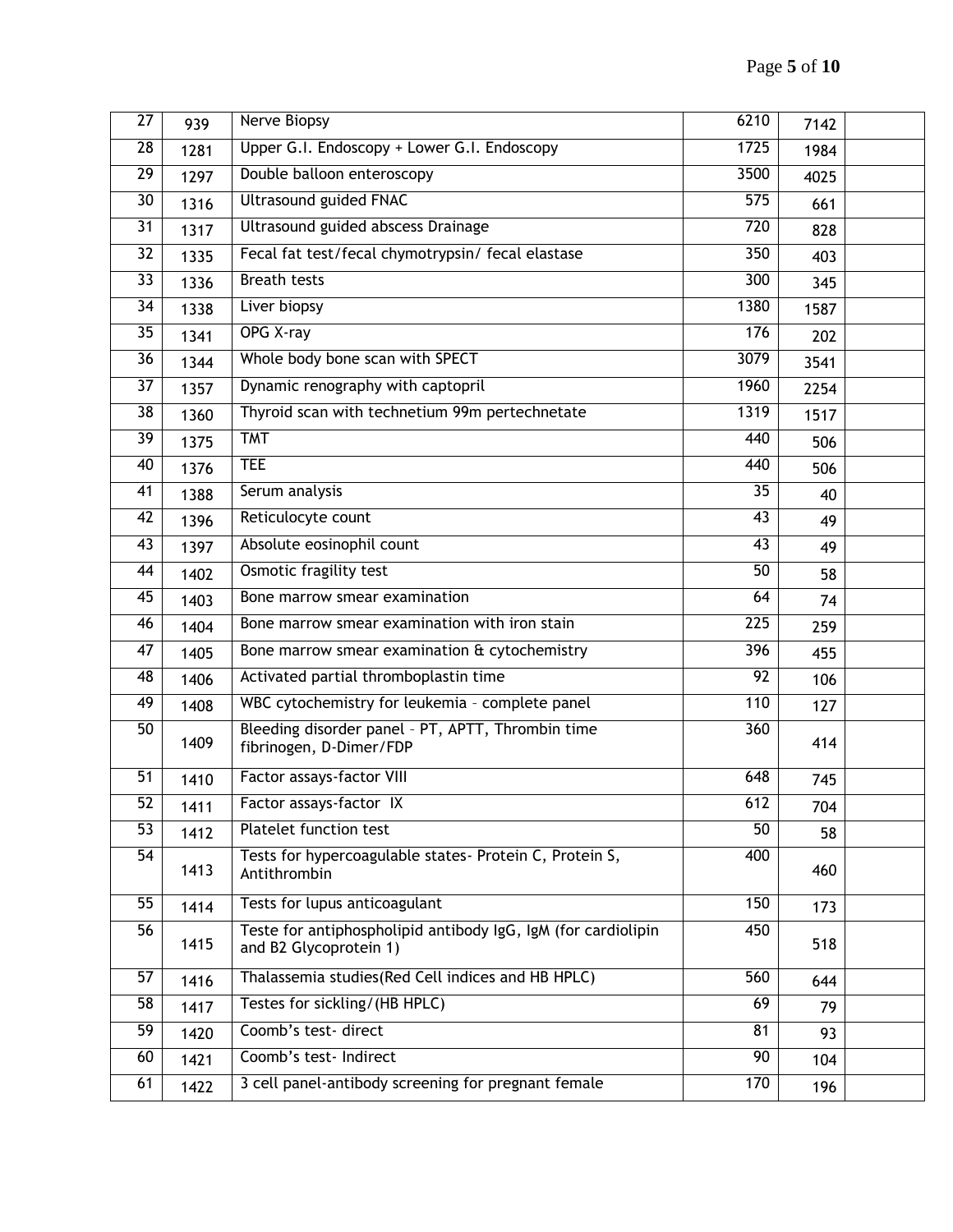| 62              | 1428 | RH antibody titer                              | 80               | 92   |  |
|-----------------|------|------------------------------------------------|------------------|------|--|
| 63              | 1432 | Routine - H & E                                | 85               | 98   |  |
| 64              | 1433 | Special stain                                  | 65               | 75   |  |
| 65              | 1438 | Body fluid for malignant cells                 | 150              | 173  |  |
| 66              | 1439 | <b>FNAC</b>                                    | 200              | 230  |  |
| 67              | 1440 | Leukemia panel / lymphoma panel                | 1536             | 1766 |  |
| 68              | 1441 | PNH panel- CD55, CD59                          | 1000             | 1150 |  |
| 69              | 1442 | karyotyping                                    | 1539             | 1770 |  |
| 70              | 1443 | <b>FISH</b>                                    | 500              | 575  |  |
| $\overline{71}$ | 1456 | Serum Bilirubin total & direct                 | $\overline{80}$  | 92   |  |
| $\overline{72}$ | 1457 | Serum iron                                     | 85               | 98   |  |
| 73              | 1464 | Total iron binding capacity                    | 80               | 92   |  |
| $\overline{74}$ | 1468 | Serum phosphorus                               | $\overline{56}$  | 64   |  |
| $\overline{75}$ | 1472 | IgA                                            | 225              | 259  |  |
| 76              | 1473 | ANA                                            | 200              | 230  |  |
| 77              | 1474 | <b>Ds DNA</b>                                  | 327              | 376  |  |
| $\overline{78}$ | 1478 | Serum Lipase                                   | 130              | 150  |  |
| 79              | 1479 | Serum lactate                                  | 72               | 83   |  |
| $\overline{80}$ | 1480 | Serum magnesium                                | 100              | 115  |  |
| 81              | 1481 | Serum sodium                                   | $\overline{50}$  | 58   |  |
| 82              | 1482 | Serum potassium                                | 50               | 58   |  |
| 83              | 1483 | Serum Ammonia                                  | 100              | 115  |  |
| 84              | 1485 | Serum testosterone                             | 150              | 173  |  |
| 85              | 1488 | Glucose tolerance test (GTT)                   | 85               | 98   |  |
| 86              | 1489 | <b>Triple marker</b>                           | 765              | 880  |  |
| $\overline{87}$ | 1491 | Foetal Haemoglobin (HbF)                       | 85               | 98   |  |
| 88              | 1493 | L.D.H.                                         | 100              | 115  |  |
| 89              | 1495 | Acid phosphatase                               | $\overline{70}$  | 81   |  |
| $\overline{90}$ | 1500 | Glucose phosphate dehydrogenase(G, 6PD)        | 100              | 115  |  |
| 91              | 1501 | Lithium                                        | 119              | 137  |  |
| $\overline{92}$ | 1502 | Dilantin (phenytoin)                           | $\overline{373}$ | 429  |  |
| 93              | 1503 | Carbamazepine                                  | $\overline{373}$ | 429  |  |
| 94              | 1504 | Valproic acid                                  | 270              | 311  |  |
| 95              | 1505 | Feritin                                        | 250              | 288  |  |
| 96              | 1506 | Blood gas analysis                             | 120              | 138  |  |
| 97              | 1507 | Blood gas analysis with electrolytes           | 414              | 476  |  |
| 98              | 1509 | Tests for antiphospholipid antibodies syndrome | 280              | 322  |  |
| 99              | 1511 | HB Electrophoresis/HB HPLC                     | 100              | 115  |  |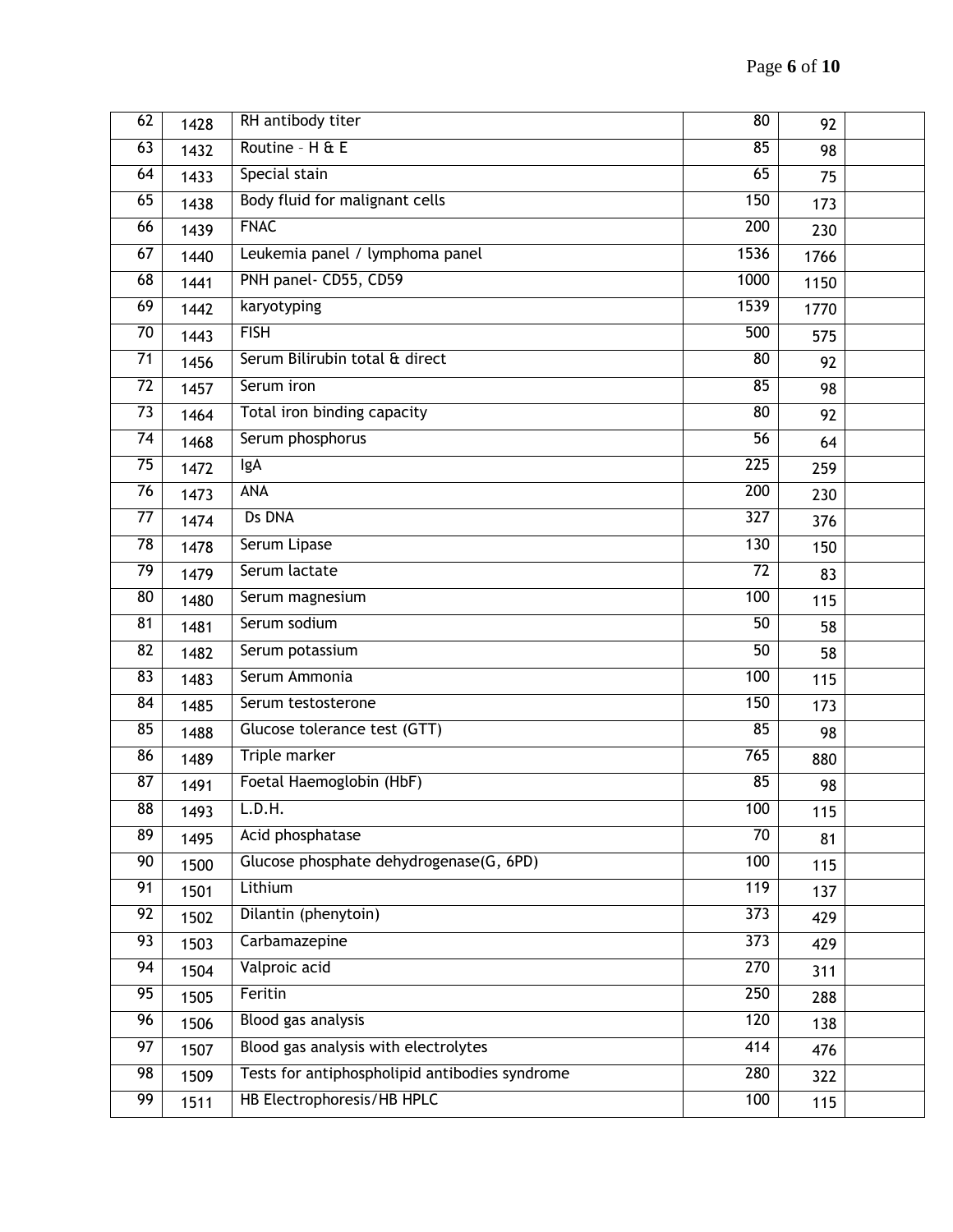| 100              | 1516 | Total iron binding capacity                                                                    | 85               | 98   |  |
|------------------|------|------------------------------------------------------------------------------------------------|------------------|------|--|
| 101              | 1518 | Vitamin B12 assay                                                                              | 225              | 259  |  |
| 102              | 1519 | Folic acid assay                                                                               | 298              | 343  |  |
| 103              | 1520 | Extended lipid profile. (Total cholesterol, LDL, HDL<br>treigylcerides. Apo A1, Apo B, Lp (a)) | 595              | 684  |  |
| 104              | 1521 | Apo A1.                                                                                        | 180              | 207  |  |
| 105              | 1522 | Apo B.                                                                                         | 179              | 206  |  |
| 106              | 1523 | $Lp(a)$ .                                                                                      | 401              | 461  |  |
| 107              | 1524 | CD 3,4 and 8 counts                                                                            | 170              | 196  |  |
| 108              | 1525 | CD 3,4 and 8 percentage                                                                        | 170              | 196  |  |
| 109              | 1526 | <b>LDL</b>                                                                                     | $\overline{56}$  | 64   |  |
| 110              | 1527 | Homocysteine.                                                                                  | 387              | 445  |  |
| 111              | 1528 | HB Electrophoresis.                                                                            | 396              | 455  |  |
| 112              | 1529 | Serum electrophoresis                                                                          | 220              | 253  |  |
| 113              | 1530 | fibrinogen                                                                                     | 165              | 190  |  |
| 114              | 1533 | <b>GGTP</b>                                                                                    | 85               | 98   |  |
| 115              | 1534 | Lipase                                                                                         | 215              | 247  |  |
| 116              | 1535 | Fructosamine                                                                                   | 190              | 219  |  |
| 117              | 1536 | <b>B2</b> microglobulin                                                                        | 85               | 98   |  |
| 118              | 1537 | <b>Catecholamines</b>                                                                          | $\overline{945}$ | 1087 |  |
| 119              | 1538 | Creatinine clearance                                                                           | 108              | 124  |  |
| 120              | 1539 | PSA - total                                                                                    | 281              | 323  |  |
| 121              | 1540 | PSA - free                                                                                     | $\overline{375}$ | 431  |  |
| 122              | 1541 | <b>AFP</b>                                                                                     | $\overline{270}$ | 311  |  |
| 123              | 1542 | <b>HCG</b>                                                                                     | $\overline{260}$ | 299  |  |
| 124              | 1543 | CA. 125                                                                                        | 352              | 405  |  |
| $\overline{125}$ | 1544 | $\overline{CA\ 19,9}$                                                                          | 554              | 637  |  |
| 126              | 1545 | CA 15.3                                                                                        | 536              | 616  |  |
| 127              | 1546 | Vinyl Mandelic Acid                                                                            | 350              | 403  |  |
| 128              | 1547 | Calcitonin                                                                                     | 500              | 575  |  |
| 129              | 1548 | Carcioembryonic antigen (CEA)                                                                  | 306              | 352  |  |
| 130              | 1549 | Immunofluorescence                                                                             | 150              | 173  |  |
| 131              | 1551 | Indirect (antides DNA Anti Smith ANCA)                                                         | 383              | 440  |  |
| 132              | 1552 | Vit. D3 assay                                                                                  | 550              | 633  |  |
| 133              | 1553 | Serum protin electrophoresis with<br>immunofixationelectrophoresis (IFE)                       | 270              | 311  |  |
| $\overline{134}$ | 1554 | BETA 2 Microglobulin assay                                                                     | 90               | 104  |  |
| 135              | 1555 | Anti cycliocitrullinated peptide (Anti CCP)                                                    | 425              | 489  |  |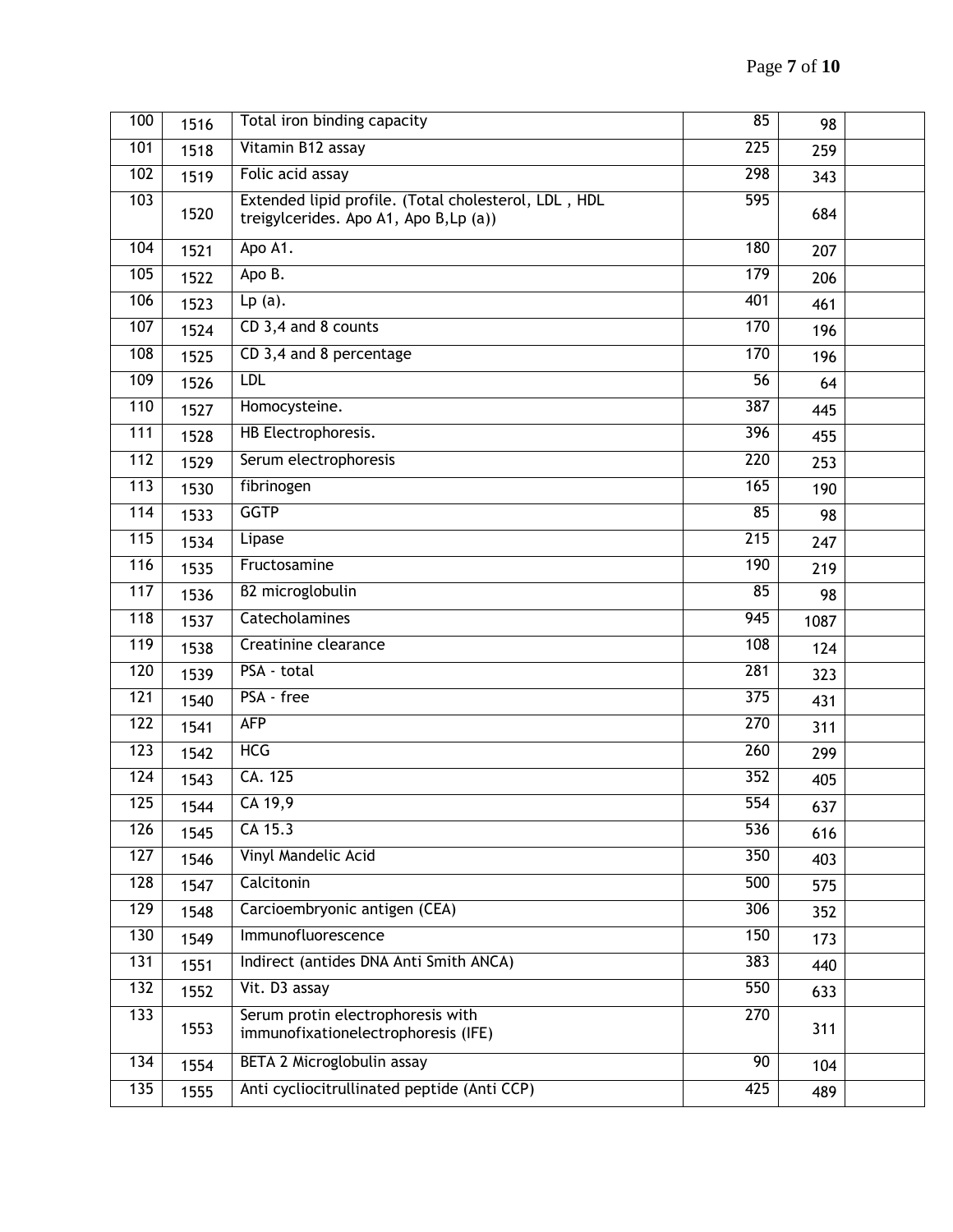| 136              | 1556 | Anti tissuetransglutaminase antibody                    | 425              | 489  |  |
|------------------|------|---------------------------------------------------------|------------------|------|--|
| 137              | 1557 | Serum erythropoietin                                    | 425              | 489  |  |
| 138              | 1558 | <b>ACTH</b>                                             | 500              | 575  |  |
| 139              | 1559 | <b>T3, T4, TSH</b>                                      | 181              | 208  |  |
| 140              | 1560 | T3                                                      | 64               | 74   |  |
| 141              | 1561 | T <sub>4</sub>                                          | 64               | 74   |  |
| $\overline{142}$ | 1562 | <b>TSH</b>                                              | 90               | 104  |  |
| $\overline{143}$ | 1563 | H                                                       | 150              | 173  |  |
| 144              | 1564 | <b>FSH</b>                                              | 150              | 173  |  |
| 145              | 1565 | Prolactin                                               | 150              | 173  |  |
| 146              | 1566 | Cortisol                                                | 226              | 260  |  |
| 147              | 1567 | PTH (Paratharmone)                                      | 500              | 575  |  |
| 148              | 1568 | C-Peptide                                               | 330              | 380  |  |
| $\overline{149}$ | 1569 | Insulin                                                 | 150              | 173  |  |
| 150              | 1570 | Progesterone                                            | $\overline{225}$ | 259  |  |
| 151              | 1571 | 17 - DH Progesterone                                    | 396              | 455  |  |
| 152              | 1572 | <b>DHEAS</b>                                            | 396              | 455  |  |
| 153              | 1573 | Androstendione                                          | 600              | 690  |  |
| 154              | 1574 | <b>Growth Hormone</b>                                   | 306              | 352  |  |
| 155              | 1575 | <b>TPO</b>                                              | 300              | 345  |  |
| 156              | 1576 | Throglobulin                                            | 300              | 345  |  |
| 157              | 1577 | <b>Hydatic Serology</b>                                 | 318              | 366  |  |
| 158              | 1578 | Anti Sperm antibodies                                   | $\overline{345}$ | 397  |  |
| 159              | 1582 | <b>HPV</b> serology                                     | $\overline{218}$ | 251  |  |
| 160              | 1583 | Rota Virus serology                                     | 130              | 150  |  |
| 161              | 1584 | PCR for TB                                              | 829              | 953  |  |
| 162              | 1585 | PCR for HIV                                             | 540              | 621  |  |
| 163              | 1586 | Chlamydae antigen                                       | 765              | 880  |  |
| 164              | 1587 | Chlamydae antibody                                      | 238              | 274  |  |
| 165              | 1588 | Brucella serology                                       | 208              | 239  |  |
| 166              | 1589 | Influenza A serology                                    | 849              | 976  |  |
| 167              | 1599 | Carotid doppler                                         | 850              | 978  |  |
| 168              | 1602 | Colour Doppler, renal arteries/any other organ          | 800              | 920  |  |
| 169              | 1603 | USG guided intervention - FNAC                          | 490              | 564  |  |
| 170              | 1604 | USG guided intervention - biopsy                        | 720              | 828  |  |
| 171              | 1624 | ERCP(endoscopic retrograde cholangio - pancreatography) | 2500             | 2875 |  |
| $\overline{172}$ | 1627 | Intravenous pyelography (IVP)                           | 1071             | 1232 |  |
| 173              | 1628 | Micturating cystourethrography (MCU)                    | 680              | 782  |  |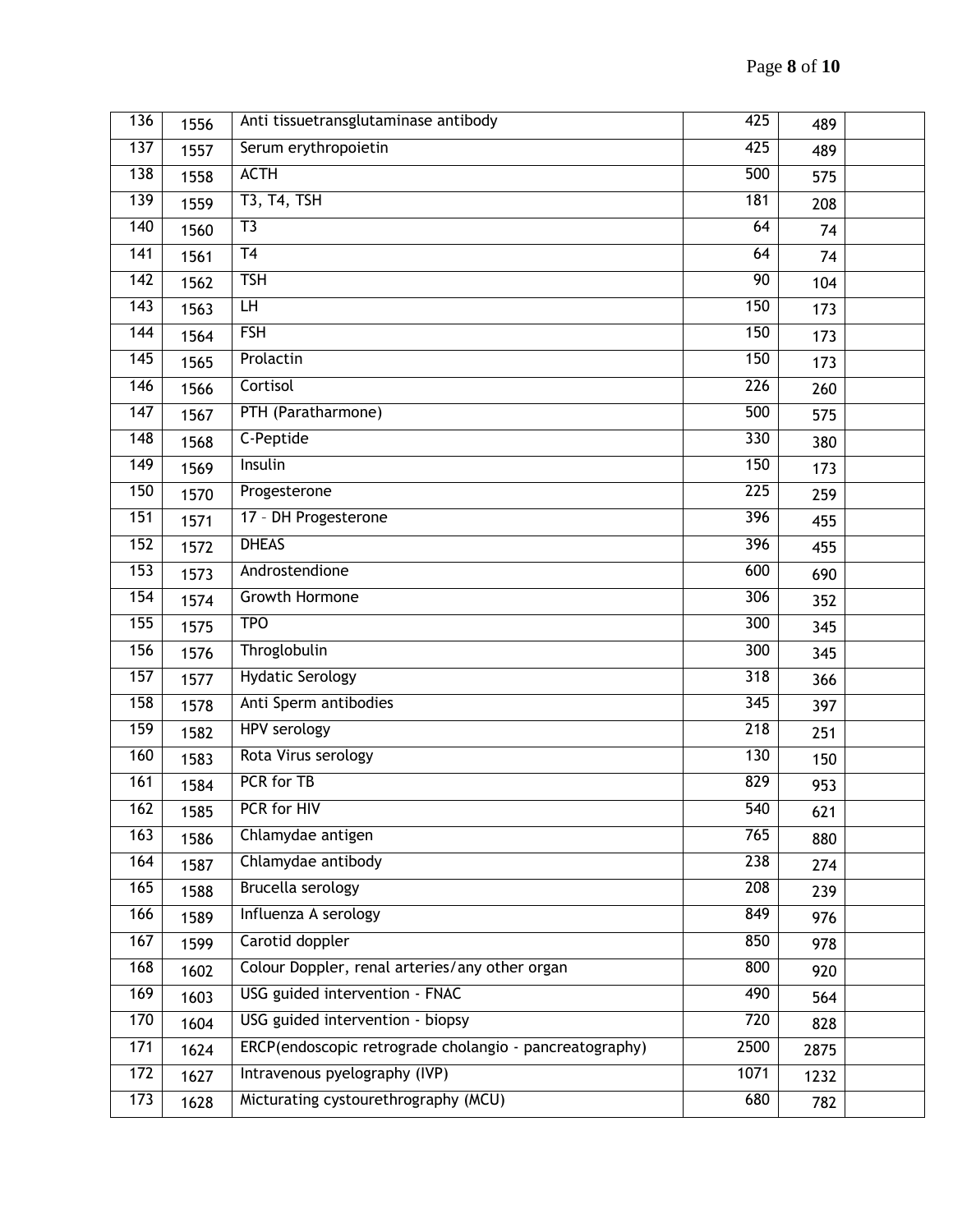| 174 | 1635 | X-ray mammography                                                    | 315              | 362  |  |
|-----|------|----------------------------------------------------------------------|------------------|------|--|
| 175 | 1658 | C.T guided intervention - FNAC                                       | 1080             | 1242 |  |
| 176 | 1659 | C.T guided trucut Biopsy                                             | 1200             | 1380 |  |
| 177 | 1714 | Dexa scan bone densitometry - three sites(Spinr, Hip &<br>Extremity) | 1955             | 2248 |  |
| 178 | 1717 | EMG (Electro Myography)                                              | $\overline{574}$ | 660  |  |
| 179 | 1718 | Nerve condition velocity                                             | 638              | 734  |  |
| 180 | 1722 | Poly somnography                                                     | 638              | 734  |  |
| 181 | 1728 | Serum ceruloplasmin                                                  | 450              | 518  |  |
| 182 | 1729 | <b>Urinary copper</b>                                                | 450              | 518  |  |
| 183 | 1731 | Serum valproate level                                                | 315              | 362  |  |
| 184 | 1738 | PCR for tuberculosis/Herpes simplex                                  | 1080             | 1242 |  |
| 185 | 1740 | Mycobacterial culture & sensitivity                                  | 180              | 207  |  |
| 186 | 1741 | Fungal culture                                                       | 128              | 147  |  |
| 187 | 1743 | Anti measles antibody titre                                          | 890              | 1024 |  |
| 188 | 1744 | Viral culture                                                        | 255              | 293  |  |
| 189 | 1747 | Myelin basic protein                                                 | 1871             | 2152 |  |
| 190 | 1749 | Crypto coccal antigen                                                | 1024             | 1178 |  |
| 191 | 1756 | <b>Urinary VMA</b>                                                   | 1350             | 1553 |  |
| 192 | 1757 | Urinary metanephrine/Normetanephrine                                 | 1024             | 1178 |  |
| 193 | 1758 | Urinary free catecholamine                                           | 1521             | 1749 |  |
| 194 | 1759 | Serum catecholamine                                                  | 3060             | 3519 |  |
| 195 | 1760 | Serum aldosterone                                                    | 1013             | 1165 |  |
| 196 | 1761 | 24 hr urinary aldosterone                                            | 828              | 952  |  |
| 197 | 1762 | Plasma rennin activity                                               | 900              | 1035 |  |
| 198 | 1763 | Serum aldosterone/rennin ratio                                       | 1080             | 1242 |  |
| 199 | 1766 | Urinary sodium                                                       | 80               | 92   |  |
| 200 | 1767 | Urinary chloride                                                     | 43               | 49   |  |
| 201 | 1768 | Urinary potassium                                                    | $\overline{80}$  | 92   |  |
| 202 | 1769 | Urinary calcium                                                      | $\overline{80}$  | 92   |  |
| 203 | 1770 | Thyroid binding globulin                                             | 510              | 587  |  |
| 204 | 1771 | 24 hr urinary free cotisole                                          | 200              | 230  |  |
| 205 | 1772 | Islet cell antibody                                                  | 750              | 863  |  |
| 206 | 1773 | <b>GAD</b> antibody                                                  | 1197             | 1377 |  |
| 207 | 1774 | Insulin associated antibody                                          | 404              | 465  |  |
| 208 | 1775 | $IGF - 1$                                                            | 1500             | 1725 |  |
| 209 | 1776 | $IGF - BP3$                                                          | 1520             | 1748 |  |
| 210 | 1777 | Sex hormone binding globulin                                         | 1200             | 1380 |  |